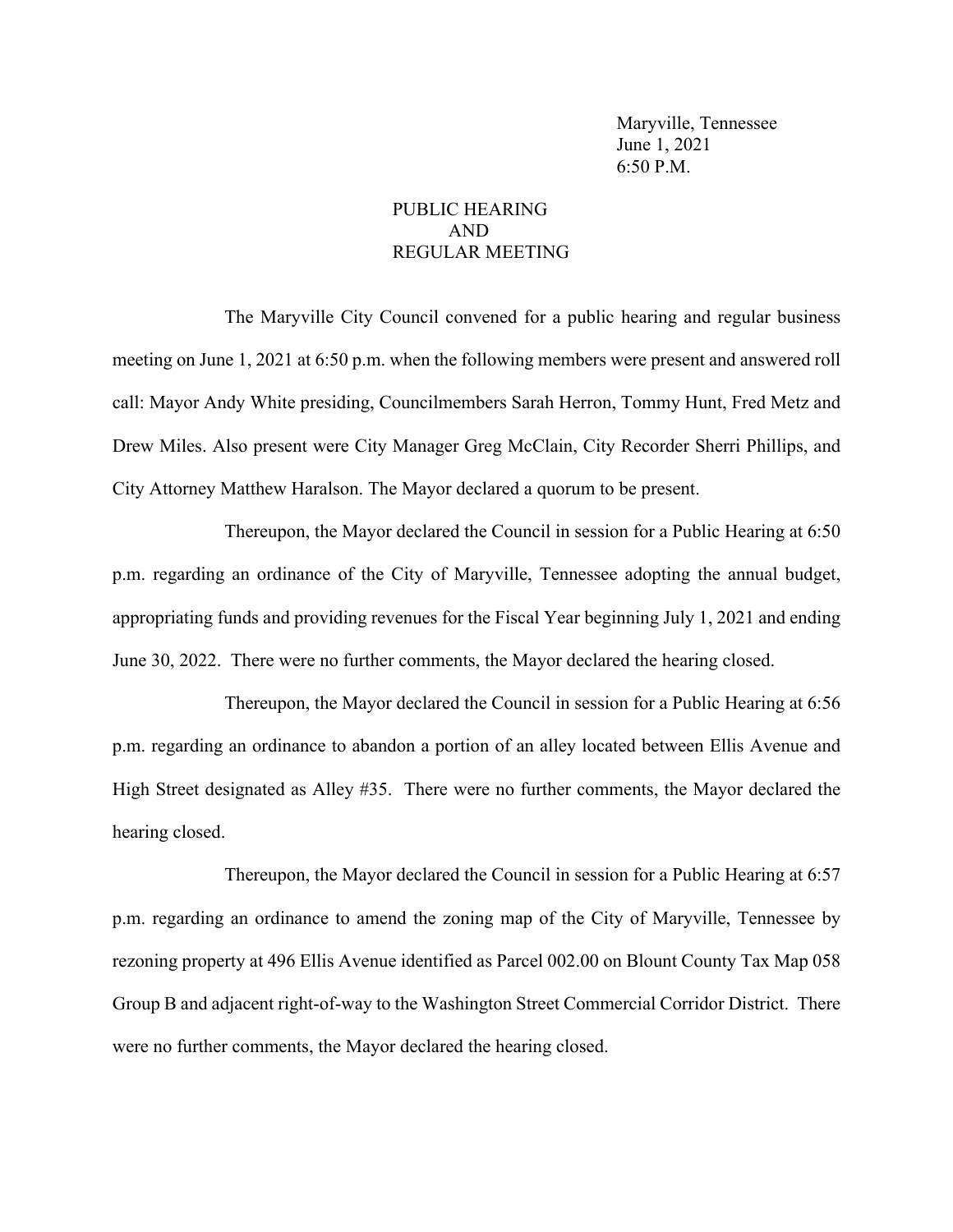Thereupon, the Mayor declared the Council in session for a Public Hearing at 6:58 p.m. regarding an ordinance to amend the future land use map of the City of Maryville, Tennessee by designating Parcel 011.00 on Blount County Tax Map 057C Group A, identified as 938 Celtic Road, as Industrial. There were no further comments, the Mayor declared the hearing closed.

Thereupon, the Mayor declared the Council in session for a Public Hearing at 6:59 p.m. regarding an ordinance to amend the zoning map of the City of Maryville, Tennessee by rezoning Parcel 011.00 on Blount County Tax Map 057C Group A, identified as 938 Celtic Road, to the Industrial District. There were no further comments, the Mayor declared the hearing closed.

Thereupon, it was moved by Councilmember Miles and seconded by Councilmember Hunt to approve the minutes from the May 4, 2021 Council Meeting. On roll call the vote was unanimous.

THEREUPON, THE FOLLOWING PROCEEDINGS WERE HAD AND ENTERED OF RECORD TO-WIT:

Thereupon, the following captioned ordinance was presented, considered, and placed for passage on second reading:

> AN ORDINANCE AMENDING THE ANNUAL BUDGET OF THE CITY OF MARYVILLE, TENNESSSEE FOR FISCAL YEAR 2021.

Thereupon, it was moved by Councilmember Hunt and seconded by Councilmember Metz that said ordinance be passed on second reading. On roll call the vote was unanimous. The Mayor declared that said ordinance had been adopted. The ordinance was signed by the Mayor and City Recorder. The Mayor ordered said ordinance numbered 2021-24 and recorded in the Ordinance Book of the City.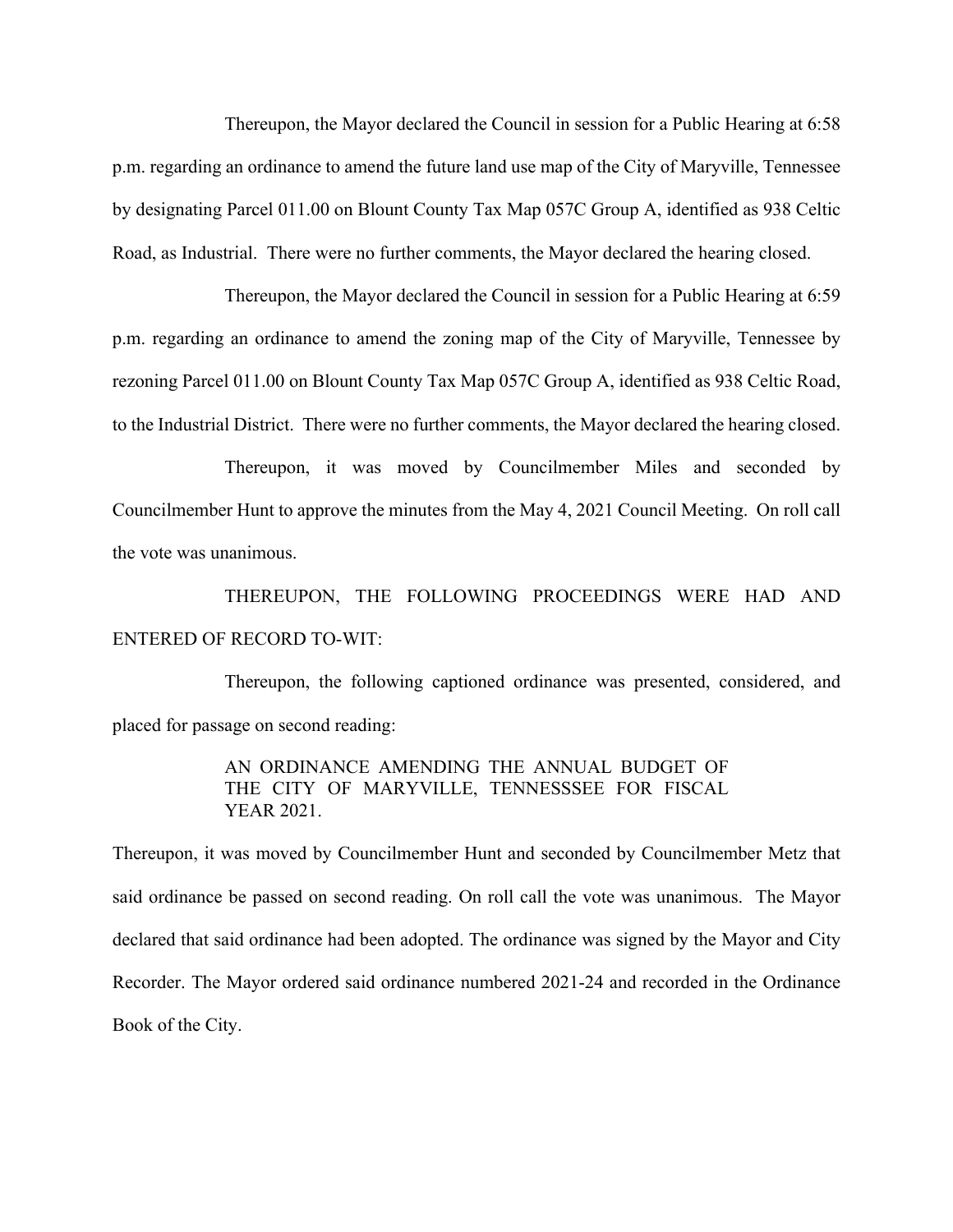Thereupon, the following captioned ordinance was presented, considered, and placed for passage on first reading:

### AN ORDINANCE AMENDING THE ANNUAL BUDGET OF THE CITY OF MARYVILLE, TENNESSEE FOR FISCAL YEAR 2021.

Thereupon, it was moved by Councilmember Miles and seconded by Councilmember Metz that said ordinance be passed on first reading. On roll call the vote was unanimous. Thereupon, the Mayor declared that said ordinance had passed on first reading.

Thereupon, the following captioned ordinance was presented, considered, and placed for passage on first reading:

> AN ORDINANCE OF THE CITY OF MARYVILLE, TENNESSEE ADOPTING THE ANNUAL BUDGET AND TAX RATE, APPROPRIATING FUNDS, AND PROVIDING REVENUES FOR THE FISCAL YEAR BEGINNING JULY 1, 2021, AND ENDING JUNE 30, 2022.

Thereupon, it was moved by Councilmember Hunt and seconded by Councilmember Metz that said ordinance be passed on first reading. An amendment to the Budget Ordinance was presented by Mike Swift, CFO, and a motion was made by Councilmember Hunt and seconded by Councilmember Metz to amend said ordinance for the proposed General Fund budget adjustment. On roll call the vote was unanimous. Thereupon, the Mayor declared that said ordinance had passed on first reading.

Thereupon, the following captioned ordinance was presented, considered, and

placed for passage on first reading:

AN ORDINANCE ADOPTING FUND TOTALS FOR GRANT (30), SCHOOL CONSTRUCTION (056), CITY CAPITAL PROJECT (61) AND EQUPMENT REPLACEMENT (065) FUNDS OF THE CITY OF MARYVILLE, TENNESSEE.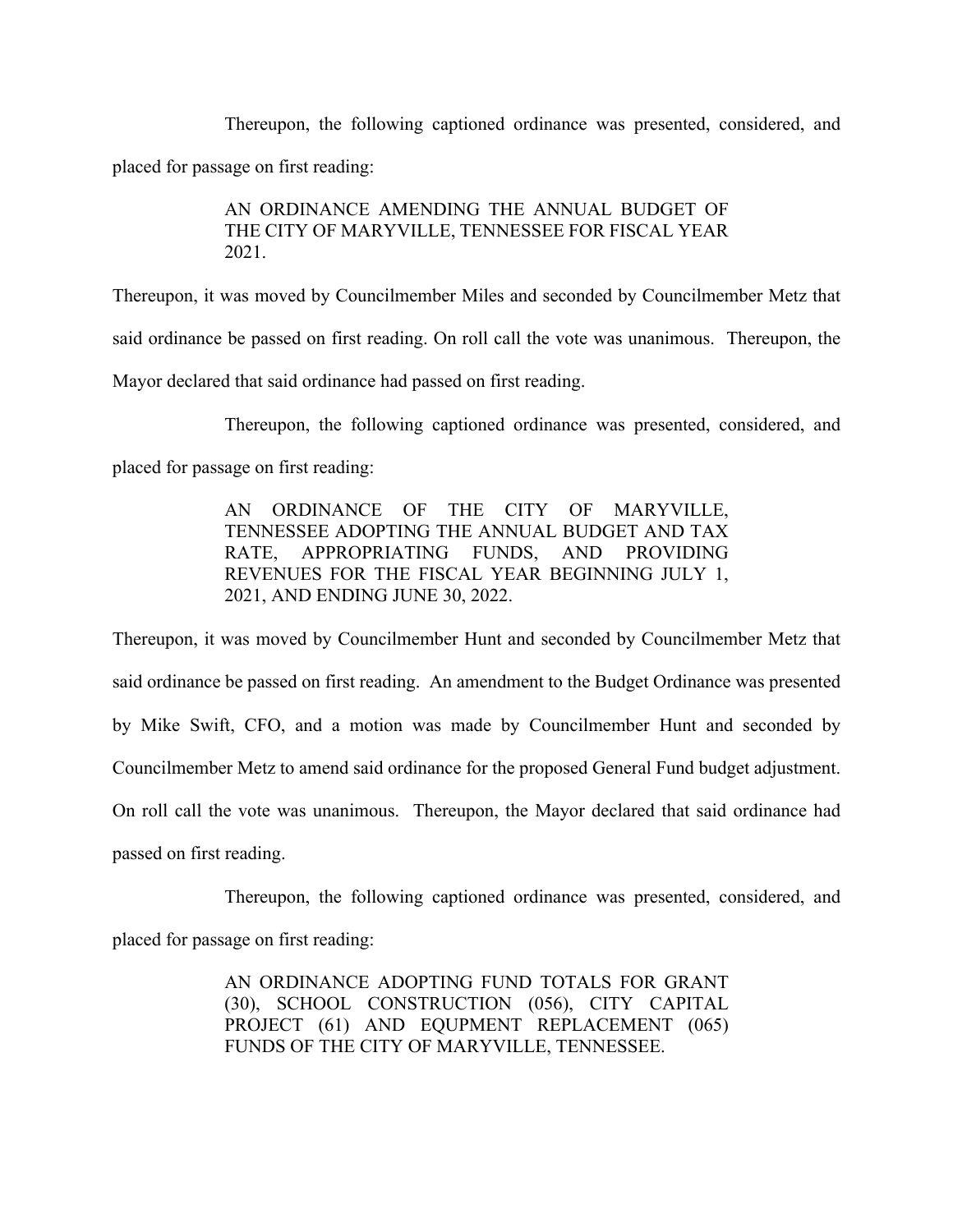Thereupon, it was moved by Councilmember Hunt and seconded by Councilmember Herron that said ordinance be passed on first reading. An amendment to the Budget Ordinance was presented by Mike Swift, CFO, and a motion was made by Councilmember Hunt and seconded by Councilmember Herron to amend said ordinance for the proposed Grant Fund budget adjustment. On roll call the vote was unanimous. Thereupon, the Mayor declared that said ordinance had passed on first reading.

Thereupon, the following captioned ordinance was presented, considered, and placed for passage on first reading:

> AN ORDINANCE OF THE CITY OF MARYVILLE, TENNESSEE ADOPTING THE ANNUAL BUDGET, APPROPRIATING FUNDS, AND PROVIDING REVENUES FOR MARYVILLE CITY SCHOOLS FOR THE FISCAL YEAR BEGINNING JULY 1, 2021, AND ENDING JUNE 30, 2022.

Thereupon, it was moved by Councilmember Herron and seconded by Councilmember Miles that said ordinance be passed on first reading. On roll call the vote was unanimous. Thereupon, the Mayor declared that said ordinance had passed on first reading.

Thereupon, the following captioned ordinance was presented, considered, and

placed for passage on first reading:

# AN ORDINANCE TO ABANDON A PORTION OF AN ALLEY LOCATED BETWEEN ELLIS AVENUE AND HIGH STREET AND DESIGNATED AS ALLEY #35.

Thereupon, it was moved by Councilmember Miles and seconded by Councilmember Hunt that said ordinance be passed on first reading. On roll call the vote was unanimous. Thereupon, the Mayor declared that said ordinance had passed on first reading.

Thereupon, the following captioned ordinance was presented, considered, and

placed for passage on first reading: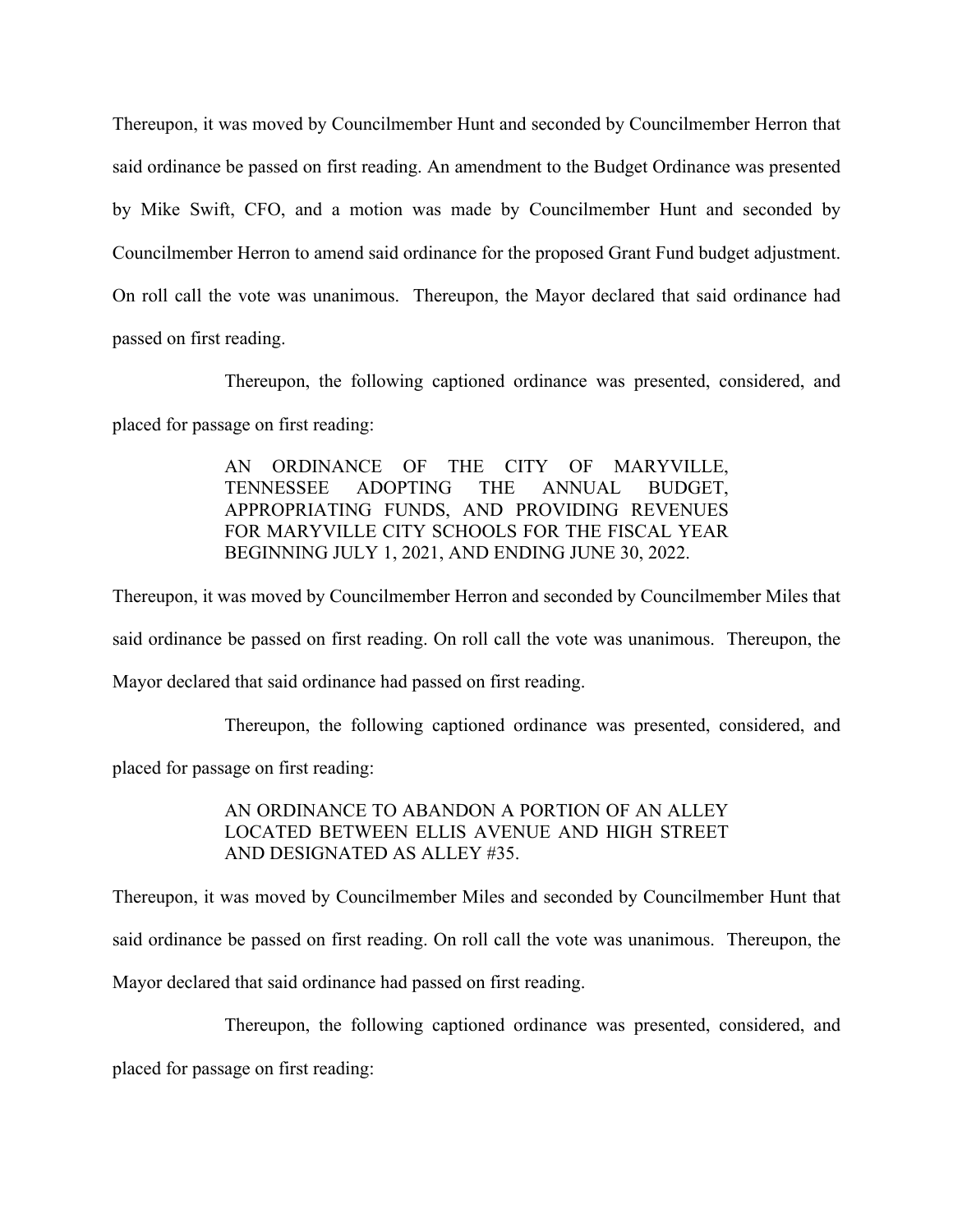AN ORDINANCE TO AMEND THE ZONING MAP OF THE CITY OF MARYVILLE, TENNESSEE BY REZONING PROPERTY AT 496 ELLIS AVENUE IDENTIFIED AS PARCEL 002.00 ON BLOUNT COUNTY TAX MAP 058A GROUP B AND ADJACENT RIGHTS-OF-WAY TO THE WASHINGTON STREET COMMERCIAL CORRIDOR DISTRICT.

Thereupon, it was moved by Councilmember Metz and seconded by Councilmember Hunt that

said ordinance be passed on first reading. On roll call the vote was unanimous. Thereupon, the

Mayor declared that said ordinance had passed on first reading.

Thereupon, the following captioned ordinance was presented, considered, and

placed for passage on first reading:

AN ORDINANCE TO AMEND THE FUTURE LAND USE MAP OF THE CITY OF MARYVILLE, TENNESSEE BY DESIGNATING PARCEL 011.00 ON BLOUNT COUNTY TAX MAP 057C GROUP A, IDENTIFIED AS 938 CELTIC ROAD, AS INDUSTRIAL.

Thereupon, it was moved by Councilmember Hunt and seconded by Councilmember Metz that

said ordinance be passed on first reading. On roll call the vote was unanimous. Thereupon, the

Mayor declared that said ordinance had passed on first reading.

Thereupon, the following captioned ordinance was presented, considered, and

placed for passage on first reading:

AN ORDINANCE TO AMEND THE ZONING MAP OF THE CITY OF MARYVILLE, TENNESSEE BY REZONING PARCEL 011.00 ON BLOUNT COUNTY TAX MAP 057C GROUP A, IDENTIFIED AS 938 CELTIC ROAD, TO THE INDUSTRIAL DISTRICT.

Thereupon, it was moved by Councilmember Hunt and seconded by Councilmember Miles that said ordinance be passed on first reading. On roll call the vote was unanimous. Thereupon, the Mayor declared that said ordinance had passed on first reading.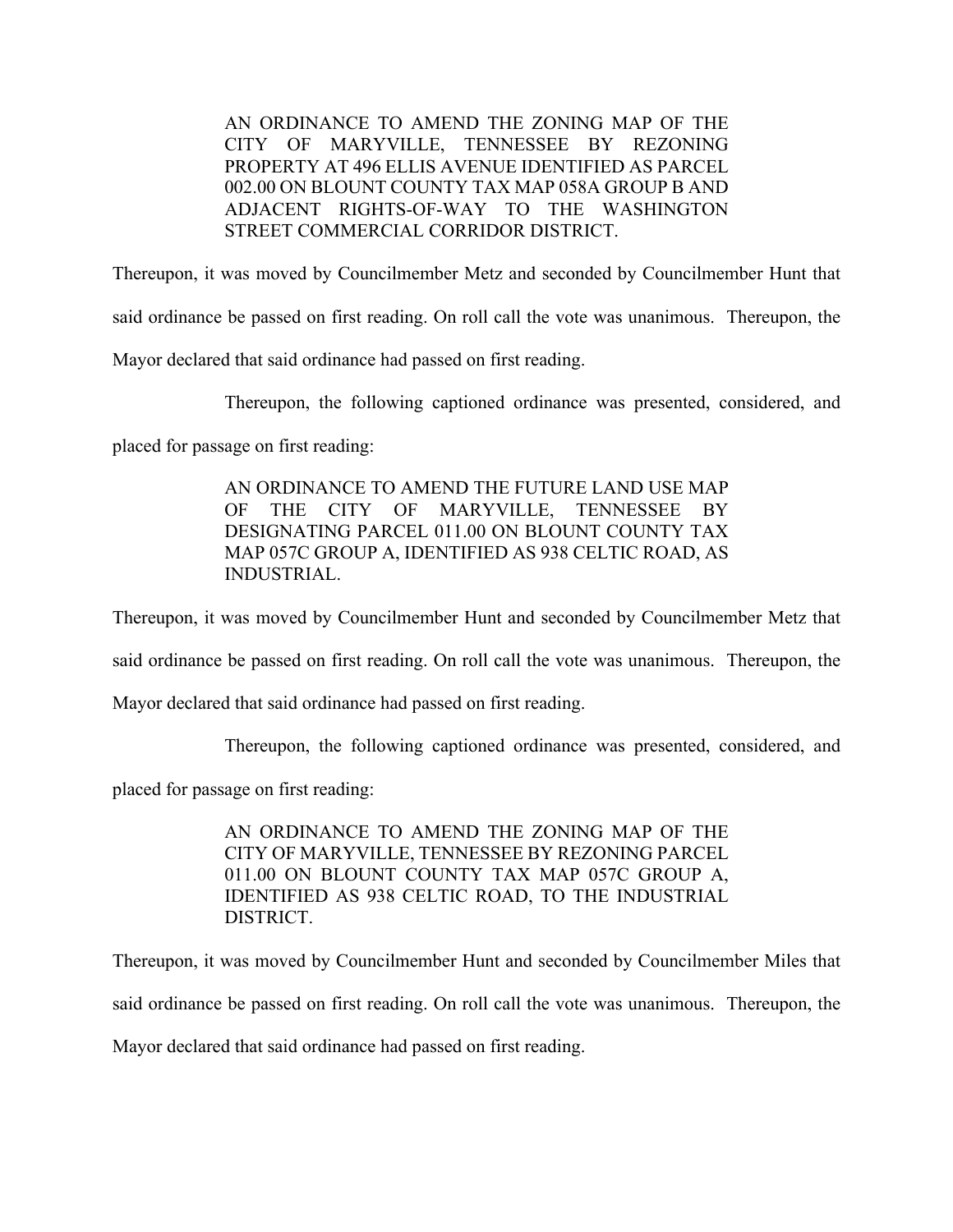Thereupon, the following resolution was presented, considered, and placed for adoption:

### A RESOLUTION AUTHORIZING THE SPECIAL EVENT "SUMMER ON BROADWAY" TO BE HELD FROM 5 PM, JUNE 25, 2021 UNTIL 11 PM. JUNE 26, 2021.

Thereupon, it was moved by Councilmember Hunt and seconded by Councilmember Metz that said resolution be adopted. On roll call the vote was unanimous. The Mayor declared that said resolution had been adopted. The resolution was signed by the Mayor and City Recorder. The Mayor ordered said resolution numbered 2021-08 and recorded in the Resolution Book of the City.

Thereupon, the following resolution was presented, considered, and placed for adoption:

> A RESOLUTION EXTENDING A SPEED LIMIT OF 35 MPH FOR MONTVALE ROAD FROM NEAR SHANNONDALE WAY TO BELLWOOD DRIVE WITHIN THE CITY OF MARYVILLE, TENNESSEE.

Thereupon, it was moved by Councilmember Hunt and seconded by Councilmember Miles that said resolution be adopted. On roll call the vote was unanimous. The Mayor declared that said resolution had been adopted. The resolution was signed by the Mayor and City Recorder. The Mayor ordered said resolution numbered 2021-09 and recorded in the Resolution Book of the City.

Thereupon, the following resolution was presented, considered, and placed for adoption:

# A RESOLUTION ESTABLISHING A SPEED LIMIT OF 25 MPH FOR THE CROSS CREEK SUBDIVISION, KNIGHTBRIDGE SUBDIVISION, AND OXFORD HILLS SUBDIVISION WITHIN THE CITY OF MARYVILLE, TENNESSEE.

Thereupon, it was moved by Councilmember Hunt and seconded by Councilmember Metz that said resolution be adopted. On roll call the vote was unanimous. The Mayor declared that said